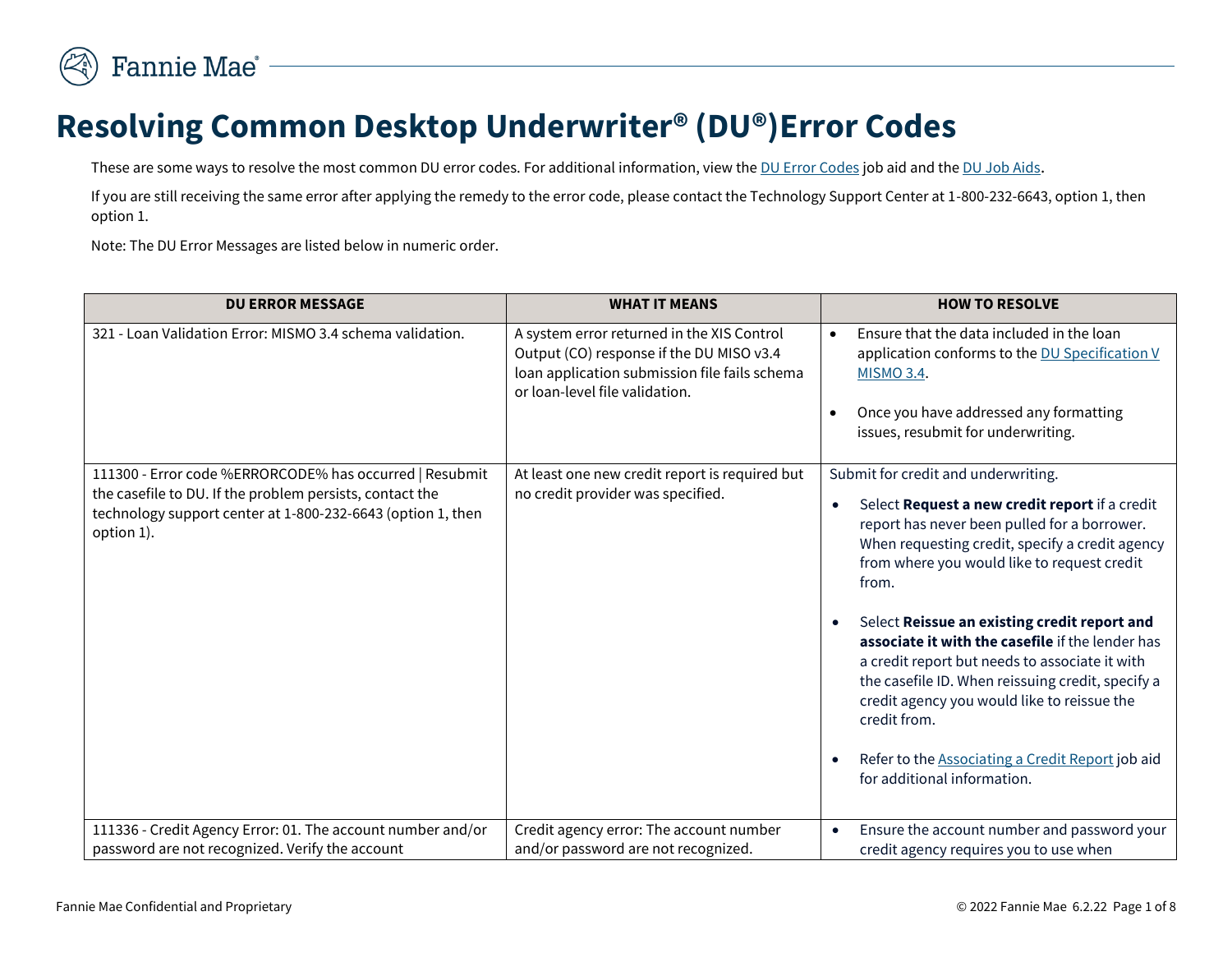| <b>DU ERROR MESSAGE</b>                                                                                                                                                                                                                                             | <b>WHAT IT MEANS</b>                                                                                                                                                                     | <b>HOW TO RESOLVE</b>                                                                                                                                                                                                                                                                                                                                                                                                                                                                                                                                                                                                                                                                 |
|---------------------------------------------------------------------------------------------------------------------------------------------------------------------------------------------------------------------------------------------------------------------|------------------------------------------------------------------------------------------------------------------------------------------------------------------------------------------|---------------------------------------------------------------------------------------------------------------------------------------------------------------------------------------------------------------------------------------------------------------------------------------------------------------------------------------------------------------------------------------------------------------------------------------------------------------------------------------------------------------------------------------------------------------------------------------------------------------------------------------------------------------------------------------|
| number/password and resubmit. For support, contact<br><credit affiliate="">.</credit>                                                                                                                                                                               |                                                                                                                                                                                          | reissuing or pulling credit in DO or DU is<br>entered correctly. It is typically different than<br>the one you use to log into the credit agency's<br>web site.<br>Once you have gathered your Credit Agency<br>credentials, resubmit for Credit Only or Credit<br>and Underwriting.<br>Ensure the correct credit agency is selected.<br>$\bullet$<br>If not resolved, then contact your credit<br>$\bullet$<br>agency's technical support for assistance.                                                                                                                                                                                                                            |
| 111349 - Credit Agency Error: 42. The borrower information in<br>the credit report does not match the information the credit<br>agency has on file for this reference number. Verify the data<br>and resubmit. For support, contact <credit affiliate="">.</credit> | Credit agency error: The credit agency<br>rejected the credit reissue request. The<br>original report has different borrower<br>information.                                             | Ensure that the borrower's information used to<br>$\bullet$<br>pull the credit (name, current address, and<br>Social Security Number) all match what is listed<br>in the Borrower Information screen in DU and<br>the borrowers are in the same position on the<br>loan application (1003 form).<br>Re-confirm the number of borrowers on the<br>loan application (1003 form).<br>If there is only one borrower, ensure a joint<br>credit report is not being used.<br>Ensure the reference number is entered<br>correctly and it matches the reference number<br>on the credit report(s).<br>If not resolved, then contact your credit<br>agency's technical support for assistance. |
| 111368 - Fannie Mae Error: 111368. Please resubmit. If the<br>problem continues, please call the Fannie Mae Customer<br>Interaction Center, 1-800-232-6643.                                                                                                         | Fannie Mae error: Unable to set the correct<br>permissions on the .FILENAME.<br>Note: Could mean that there is an issue with<br>the file permissions associated to the credit<br>report. | Try submitting for Credit Only or Credit and<br>$\bullet$<br>Underwriting again.                                                                                                                                                                                                                                                                                                                                                                                                                                                                                                                                                                                                      |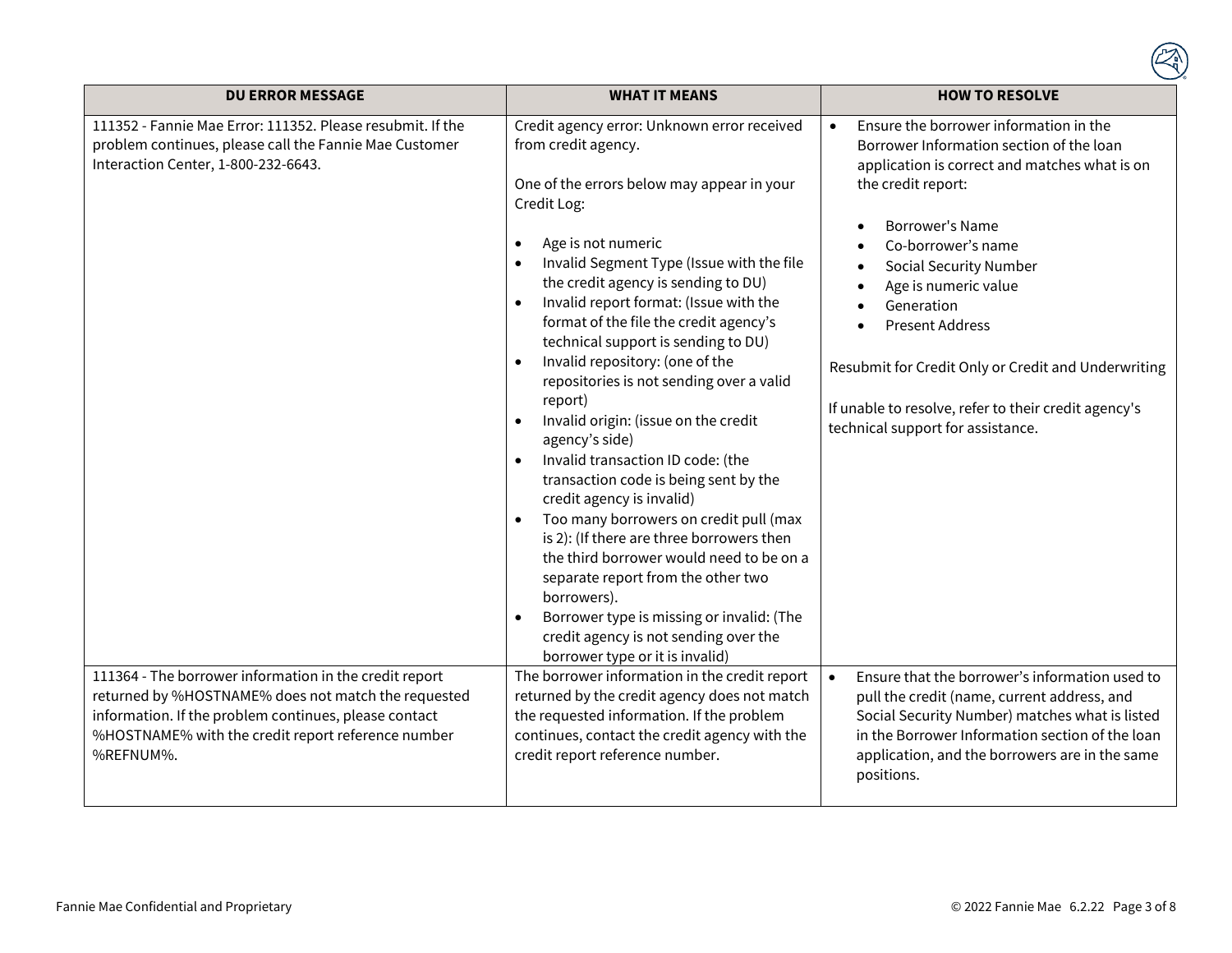| <b>DU ERROR MESSAGE</b>                                                                                       | <b>WHAT IT MEANS</b>                                                                                                                                                                                           | <b>HOW TO RESOLVE</b>                                                                                                                                                                                                                                                                                                    |
|---------------------------------------------------------------------------------------------------------------|----------------------------------------------------------------------------------------------------------------------------------------------------------------------------------------------------------------|--------------------------------------------------------------------------------------------------------------------------------------------------------------------------------------------------------------------------------------------------------------------------------------------------------------------------|
|                                                                                                               |                                                                                                                                                                                                                | Confirm the number of borrowers on the loan<br>matches the number of borrowers on the<br>associated credit report(s).                                                                                                                                                                                                    |
|                                                                                                               |                                                                                                                                                                                                                | Ensure the reference number(s) included in the<br>$\bullet$<br>credit report request matches the reference<br>number(s) on the credit report(s).                                                                                                                                                                         |
|                                                                                                               |                                                                                                                                                                                                                | Once information has been verified resubmit for<br>Credit Only or Credit and Underwriting.                                                                                                                                                                                                                               |
|                                                                                                               |                                                                                                                                                                                                                | If not resolved, then contact your credit agency's<br>technical support for assistance.                                                                                                                                                                                                                                  |
| 113317 - Loan Application processing returned an error:<br>Response was code %SERVICECODE%: %SERVICEMESSAGE%. | This is an import error caused by one of the<br>following:                                                                                                                                                     | Ensure that you are submitting a supported<br>$\bullet$<br>version of the loan application file.                                                                                                                                                                                                                         |
|                                                                                                               | The loan application contains an old<br>$\bullet$<br>MISMO version.<br>Conflicting loan data was provided on<br>$\bullet$<br>the loan application (i.e. conventional<br>specific fields are present on a       | If this is a Government transaction, ensure that<br>$\bullet$<br>there is no conventional specific data being<br>provided in the loan application file (i.e.<br>Community Seconds information).                                                                                                                          |
|                                                                                                               | government transaction).                                                                                                                                                                                       | If this is not a Government transaction, then<br>update the mortgage type applied for, and<br>resubmit the loan casefile to DU for<br>underwriting.                                                                                                                                                                      |
| 113902 - Error processing request to %SERVICENAME%:<br>Response was code %SERVICECODE%: %SERVICEMESSAGE%.     | The party attempting to submit the casefile<br>does not currently have ownership of the<br>loan.                                                                                                               | The party attempting to submit the loan<br>casefile should ensure that they have<br>ownership of the loan.                                                                                                                                                                                                               |
|                                                                                                               | This error frequently occurs when an<br>originator tries to submit a file that has been<br>submitted to the lender as Final, or when a<br>lender tries to submit a file that has not been<br>released to them. | If the lender is attempting to submit the<br>$\bullet$<br>transaction, and the originator currently has<br>ownership of the casefile, then the lender will<br>need to request that the originator release the<br>loan back to them. Refer to the Wholesale<br>Originator Features job aid for additional<br>information. |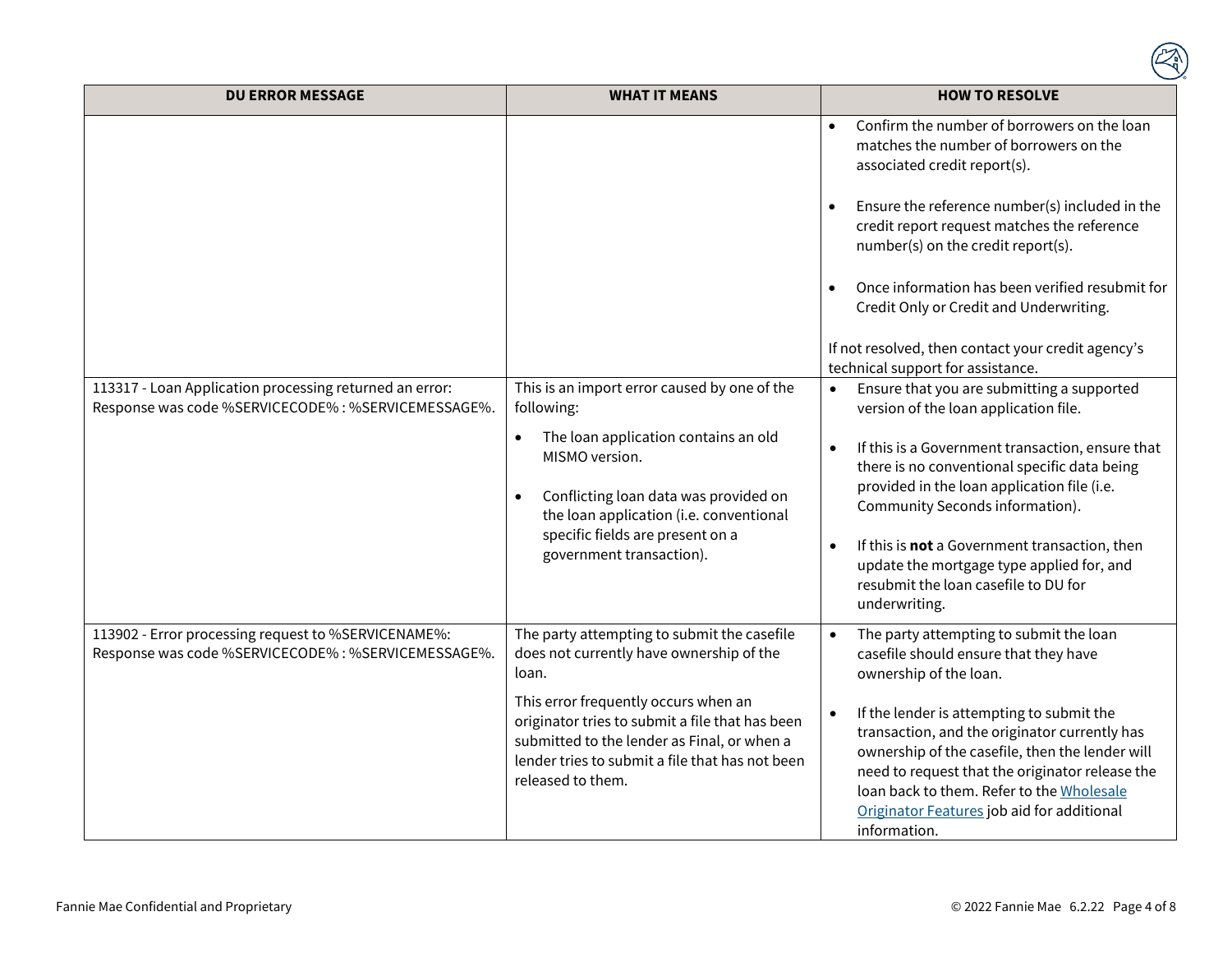| <b>DU ERROR MESSAGE</b>                                                                                                                                                                                                                                                                                                                                                                                                                                                                                                                                                                                                                                                                                                                                                                                                                                                                               | <b>WHAT IT MEANS</b>                                                                                                                                                                   | <b>HOW TO RESOLVE</b>                                                                                                                                                                                                                                                                                                 |
|-------------------------------------------------------------------------------------------------------------------------------------------------------------------------------------------------------------------------------------------------------------------------------------------------------------------------------------------------------------------------------------------------------------------------------------------------------------------------------------------------------------------------------------------------------------------------------------------------------------------------------------------------------------------------------------------------------------------------------------------------------------------------------------------------------------------------------------------------------------------------------------------------------|----------------------------------------------------------------------------------------------------------------------------------------------------------------------------------------|-----------------------------------------------------------------------------------------------------------------------------------------------------------------------------------------------------------------------------------------------------------------------------------------------------------------------|
|                                                                                                                                                                                                                                                                                                                                                                                                                                                                                                                                                                                                                                                                                                                                                                                                                                                                                                       |                                                                                                                                                                                        | If the originator is attempting to submit the<br>$\bullet$<br>transaction, and the lender currently has<br>ownership of the casefile, then the originator<br>will need to request that the lender release the<br>loan back to them. Refer to the Wholesale<br>Lender Features job aid for additional<br>information.  |
| 118335 - This error code is associated with the following<br>errors:<br>The self-employed indicator for the primary job must be for<br>%Borrower:borrowerName%.<br>The self-employed indicator for the second or previous job<br>must be provided for %Borrower:borrowerName%.<br>The bankruptcy declaration must be provided for<br>%Borrower:borrowerName%.<br>The deed in lieu declaration must be provided for<br>%Borrower:borrowerName%.<br>The outstanding judgment declaration must be provided for<br>%Borrower:borrowerName%.<br>The party to a lawsuit declaration must be provided for<br>%Borrower:borrowerName%.<br>The currently delinquent on a federal debt declaration must<br>be provided for %Borrower:borrowerName%.<br>The borrowing money for the transaction declaration must be<br>provided for %Borrower:borrowerName%.<br>The co-signer declaration must be provided N for | The self-employment indicator was not<br>provided for one or more of the employment<br>records.<br>The Declaration information was not<br>provided for one or more of the borrower(s). | Ensure that the self-employment indicator was<br>$\bullet$<br>provided for every employment record on the<br>loan application.<br>Ensure that the declarations were completed<br>$\bullet$<br>for every borrower on the loan application. You<br>can refer to the Declarations job aid for<br>additional information. |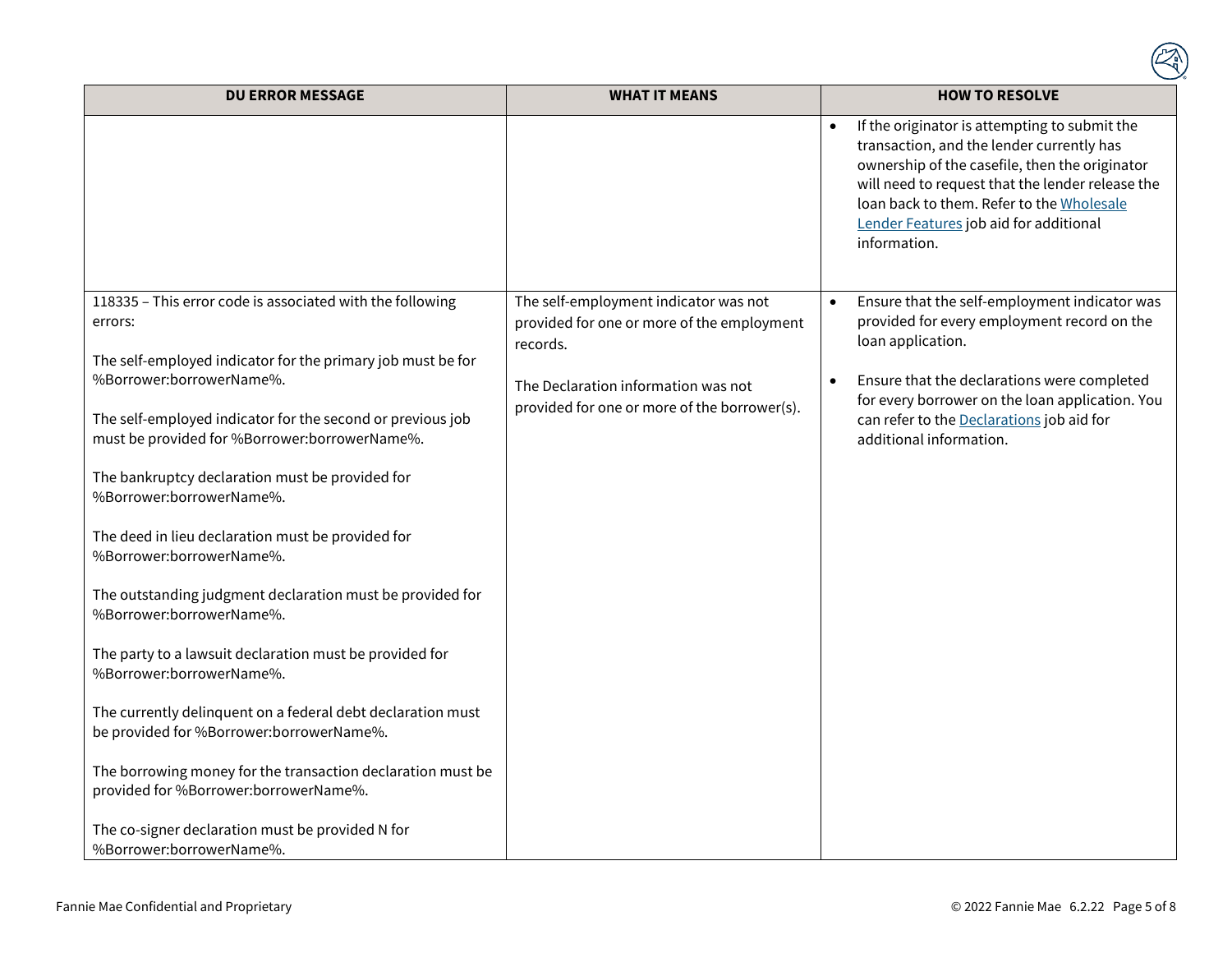| <b>DU ERROR MESSAGE</b>                                                                             | <b>WHAT IT MEANS</b>                                                  | <b>HOW TO RESOLVE</b>                                                                                                                                                                                                                                                                                                                                                                        |
|-----------------------------------------------------------------------------------------------------|-----------------------------------------------------------------------|----------------------------------------------------------------------------------------------------------------------------------------------------------------------------------------------------------------------------------------------------------------------------------------------------------------------------------------------------------------------------------------------|
| 118337 - This error code is associated with the following                                           | The following information may be missing                              | Ensure that the following information is                                                                                                                                                                                                                                                                                                                                                     |
| errors:                                                                                             | from the loan application data:                                       | completed in the loan application file:                                                                                                                                                                                                                                                                                                                                                      |
| Borrower SSN is missing<br>First Name is missing                                                    | <b>Borrower SSN</b><br><b>First Name</b><br><b>Borrower Last Name</b> | <b>Borrower SSN</b><br><b>First Name</b><br><b>Borrower Last Name</b>                                                                                                                                                                                                                                                                                                                        |
| Borrower Last Name is missing                                                                       | Mortgage Lien Type<br>Amortization Type<br><b>Property State</b>      | Mortgage Lien Type<br>$\bullet$<br><b>Amortization Type</b><br><b>Property State</b><br>$\bullet$                                                                                                                                                                                                                                                                                            |
| Mortgage Lien Type is missing                                                                       | Loan Purpose                                                          | Loan Purpose                                                                                                                                                                                                                                                                                                                                                                                 |
| Amortization Type is missing                                                                        | Property occupancy<br>Refinance Type (or Purpose of<br>Refinance)     | Property occupancy<br>Refinance Type (or Purpose of Refinance)<br>$\bullet$<br><b>Owned Property Disposition (Status)</b>                                                                                                                                                                                                                                                                    |
| Property State is missing                                                                           | <b>Owned Property Disposition (Status)</b><br>$\bullet$               |                                                                                                                                                                                                                                                                                                                                                                                              |
| Loan Purpose is missing                                                                             | Subject Property Type Code<br>is missing from the 1003 file, or the   | You can refer to the DU & DO Job Aids for<br>additional information about where to find<br>each of these fields in the DU user interface.                                                                                                                                                                                                                                                    |
| Property occupancy is missing                                                                       | property and/or project data<br>element combinations are invalid      |                                                                                                                                                                                                                                                                                                                                                                                              |
| Refinance Type (or Purpose of Refinance) is missing                                                 | in the MISMO 3.4 file                                                 | If the error is indicating that Subject Property<br>Type Code is missing from the 1003 file, or the<br>property and/or project data element                                                                                                                                                                                                                                                  |
| Owned Property Disposition (Status) is missing                                                      |                                                                       | combinations are invalid then you should refer<br>to the Valid Property Type Combinations job                                                                                                                                                                                                                                                                                                |
| Field LNC-040 (Subject Property Type Code) is missing from<br>the 1003 file, or the property and/or |                                                                       | aid to ensure that you have provided a valid<br>combination of data for the following fields:                                                                                                                                                                                                                                                                                                |
| project data element combinations are invalid in<br>the MISMO 3.4 file                              |                                                                       | AttachmentType: Attached or Detached<br>ConstructionMethodType: Manufactured,<br>Site Built, Other<br>ConstructionMethodTypeOtherDescription:<br>MH Advantage<br>ProjectDesignType: High Rise Project<br>PUDIndicator: False or True<br>ProjectLegalStructureType: Condominium<br>or Cooperative<br>DU uses these fields in the MISMO V3.4 file to<br>determine if the property is detached, |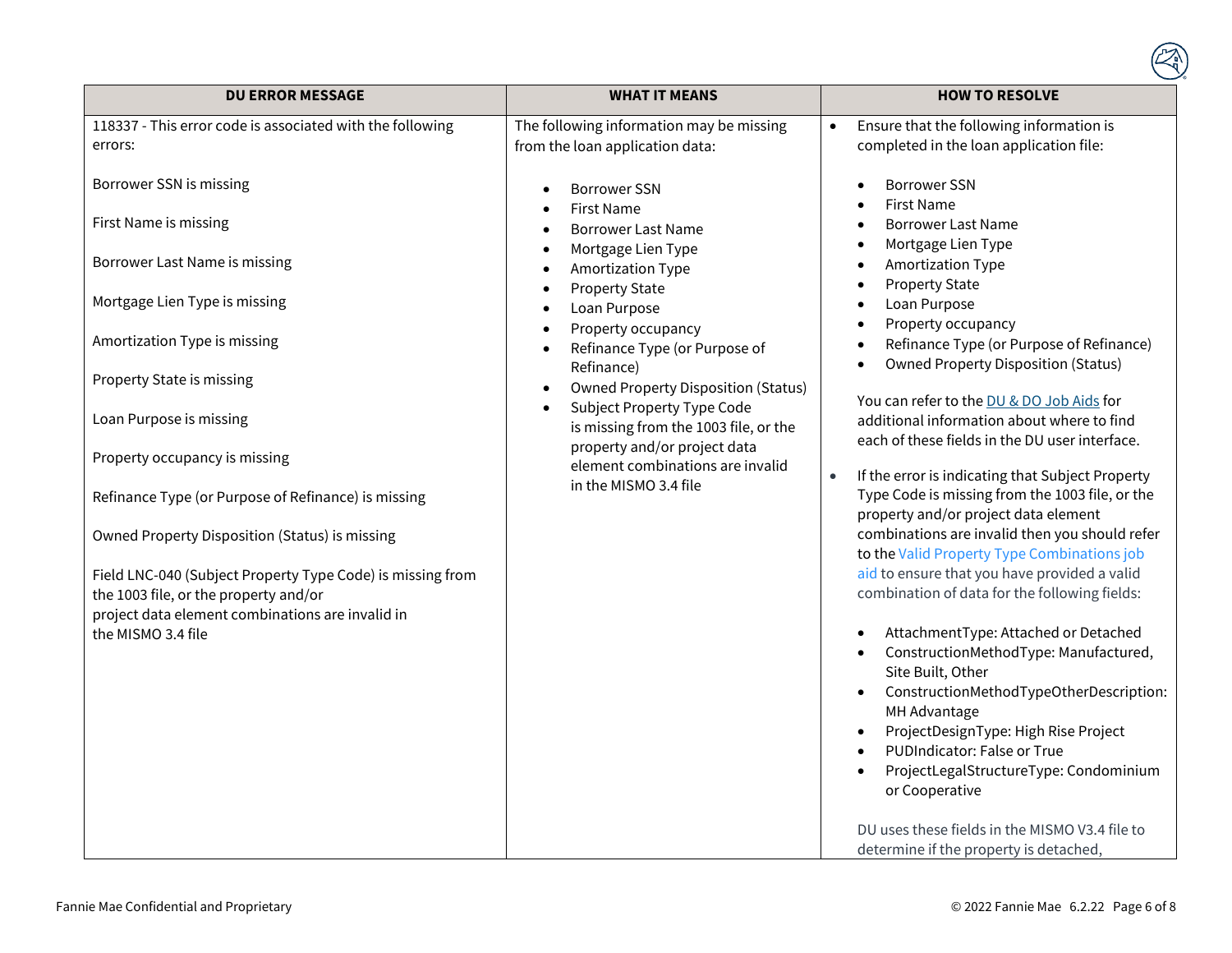| <b>DU ERROR MESSAGE</b>                                                     | <b>WHAT IT MEANS</b>                                                                                                                                                                                    | <b>HOW TO RESOLVE</b>                                                                                                                                                                                                                                                                                                                                                                 |
|-----------------------------------------------------------------------------|---------------------------------------------------------------------------------------------------------------------------------------------------------------------------------------------------------|---------------------------------------------------------------------------------------------------------------------------------------------------------------------------------------------------------------------------------------------------------------------------------------------------------------------------------------------------------------------------------------|
|                                                                             |                                                                                                                                                                                                         | attached, or a manufactured home; or in a<br>condominium project, cooperative project, or<br>planned unit development.<br>Note: For LOS users, the location of fields and<br>the view you see will be different for each LOS.<br>If you are not sure where to find this<br>information, contact your LOS provider for<br>assistance.                                                  |
| 118346 - Type of Refinance missing or invalid (field GOA-110).              | The Government Refinance Type is missing or<br>invalid.                                                                                                                                                 | Verify the Government Refinance Type is<br>$\bullet$<br>provided in the loan application.<br>You can refer to the Government loan screen<br>job aid for a list of valid enumerations<br>associated with this field.                                                                                                                                                                   |
| 123320 - TFM IDs validation failed for Transaction ID:<br>%TRANSACTION_ID%. | An import validation error has occurred.<br>Conventional specific data was submitted for<br>a government (FHA or VA) transaction (i.e.<br>Community Seconds data was provided on a<br>government loan). | If this is a government transaction, ensure that<br>$\bullet$<br>there is no conventional specific data being<br>provided in the loan application file (i.e.<br>Community Seconds information).<br>If this is not a government transaction, then<br>update the mortgage type applied for, and<br>resubmit the loan casefile to DU for<br>underwriting.                                |
| 130501 - General Check list error codes.                                    | This code will accompany all other check list<br>error codes.                                                                                                                                           | Check the error page for additional codes which<br>will provide information regarding the cause of<br>the submission error.                                                                                                                                                                                                                                                           |
| 140004 / 30000300 - Completed unsuccessfully Credit Failures.               | Completed unsuccessfully credit failures.<br>Note: Typically means that the credit report<br>request was unsuccessful.                                                                                  | This error code typically accompanies all of the<br>other DU error codes and means no credit<br>report was returned. Please look for another<br>error code. If there are no other error codes,<br>verify that the borrower information used to<br>pull the credit report (name, generation,<br>current address, and Social Security number)<br>matches what is listed in the Borrower |